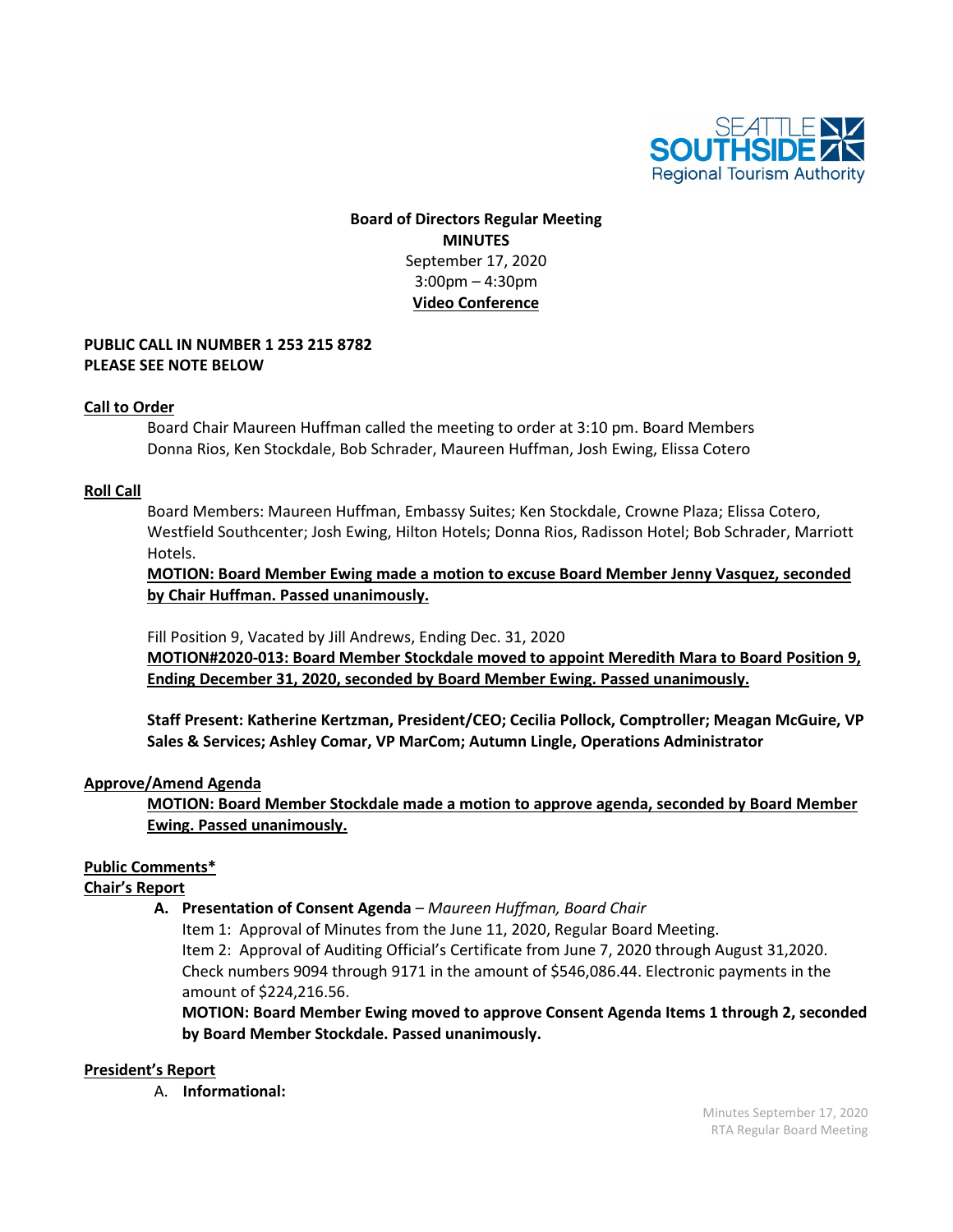- a. "Bring Meetings Back" City Emergency Funding Request Update President/CEO Kertzman provided an update.
- b. "King County Tourism Recovery" Funding Request Update
	- i. Visit Seattle Contract
	- King County approved plan. RTA to work with Visit Seattle.
- c. Lease Extension
	- Lease extended until July 1, 2021
- d. Seattle Southside RTA 2021 Business Plan It will be submitted along with the budget to council in October

# B. **Action:**

- a. Resolution No. 2020 005 Authorizing the President and CEO to enter into a 2-year contract with City of SeaTac for \$175,000 to implement a Meeting's Marketing Sponsorship Program, amending the RTA's 2020 budget adopted September 12, 2019. **MOTION#2020-014: Board Member Stockdale moved to authorize the President and CEO to enter into a 2-year contract with City of SeaTac for \$175,000 to implement a Meeting's Marketing Sponsorship Program, amending the RTA's 2020 budget adopted September 12, 2019, seconded by Board Member Ewing. Passed unanimously.**
- b. Resolution No. 2020 006 Authorizing the President and CEO to enter into a 2-year contract with City of Tukwila for \$75,000 to implement a Meeting's Marketing Sponsorship Program, amending the RTA's 2020 budget adopted September 12, 2019. **MOTION#2020-015: Board Member Schrader moved to authorize the President and CEO to enter into a 2-year contract with City of Tukwila for \$75,000 to implement a Meeting's Marketing Sponsorship Program, amending the RTA's 2020 budget adopted September 12, 2019, seconded by Board Member Rios. Passed unanimously.**
- c. Resolution No. 2020 007 Authorizing the President and CEO to enter into a contract with King County to implement a Tourism Recovery Plan, amending the RTA's 2020 budget adopted September 12, 2019 and becomes effective March 1, 2020. **AMENDED MOTION#2020-016: Board Member Schrader moved to authorize President and CEO to enter into a contract with King County to implement a Tourism Recovery Plan, amending the RTA's 2020 budget adopted September 12, 2019 and becomes effective** *June 1, 2020***, seconded by Board Member Stockdale. Passed unanimously.**
- d. Resolution No. 2020 008 Authorizing the President and CEO to work with Pacifica Law Group to enter into a contract with Seattle King County Convention and Visitors Bureau d/b/a Visit Seattle to implement Phase 1 of the King County Tourism Recovery Plan amending the RTA's 2020 budget adopted September 12, 2019, and becomes effective March 1, 2020.

**AMENDED MOTION#2020-017: Board Member Stockdale moved to authorize the President and CEO to work with Pacifica Law Group to enter into a contract with Seattle King County Convention and Visitors Bureau d/b/a Visit Seattle to implement Phase 1 of the King County Tourism Recovery Plan amending the RTA's 2020 budget adopted September 12, 2019, and becomes effective** *June 1, 2020,* **seconded by Board Member Ewing. Passed Unanimously.**

e. Motion to approve the Seattle Southside RTA 2021 Business Plan **RECOMMENDED MOTION#2020-018: Board Member Ewing moved to approve the Seattle Southside RTA 2021 Business Plan, seconded by Board Member Rios. Passed Unanimously.**